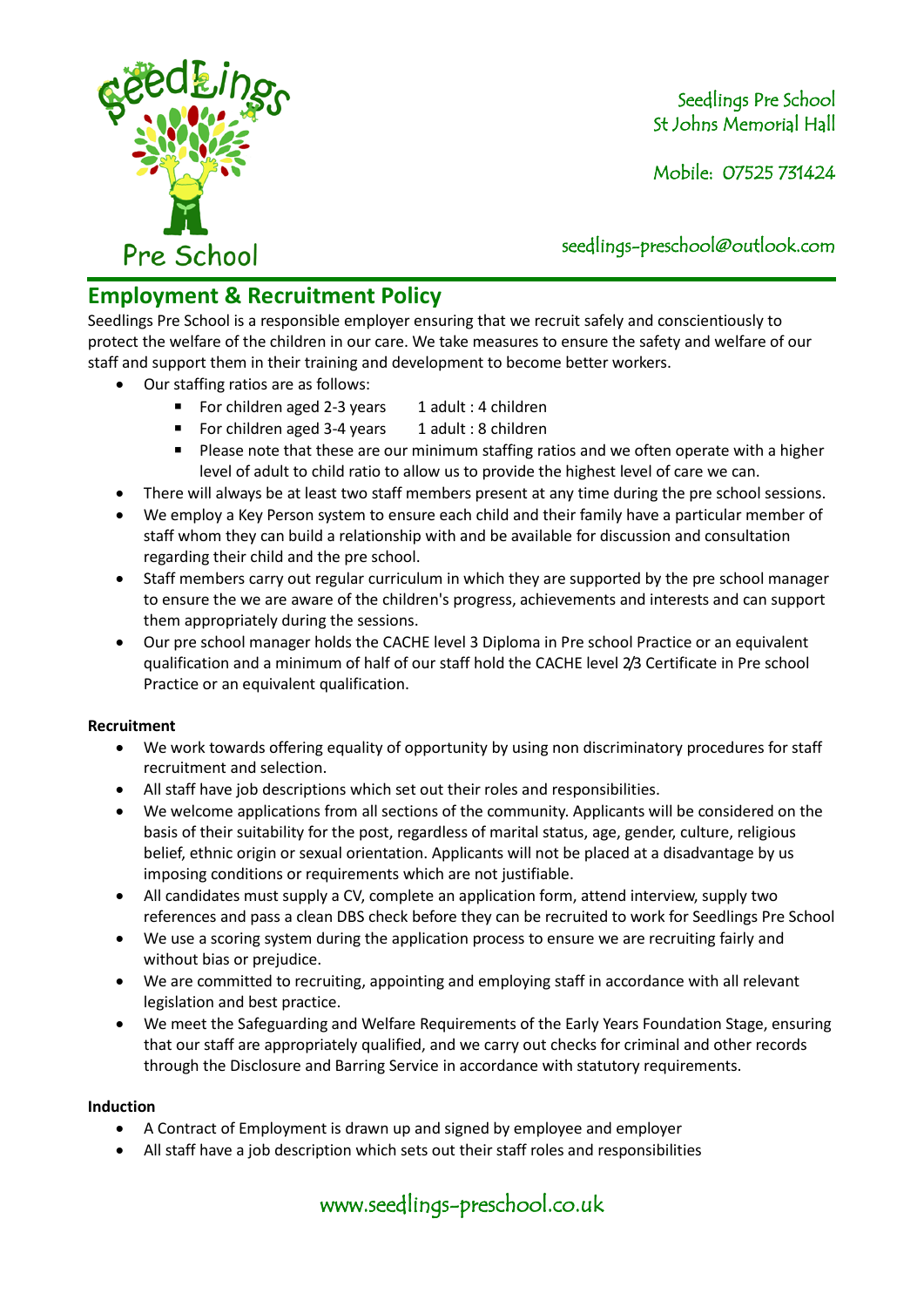

Mobile: 07525 731424

### seedlings[-preschool@outlook.com](mailto:preschool@outlook.com)

- We provide staff induction training in the first week of employment. This induction includes our Health and Safety Policy and Procedures and Safeguarding Children Policy and Procedures. Other policies and procedures will be introduced within our induction plan.
- Our written induction plan will include:
	- Introductions to all staff and volunteers.
	- Familiarising with the building, health and safety, and fire and evacuation procedures.
	- Ensuring our policies and procedures have been read and are carried out.
	- Introduction to parents, especially parents of allocated key children where appropriate.
	- Familiarising them with confidential information where applicable in relation to any key children.
	- Details of the tasks and daily routines to be completed.
	- The induction period lasts at least two weeks.
	- The manager inducts new staff and volunteers.
	- During the induction period, the individual must demonstrate understanding of and compliance with policies, procedures, tasks and routines.
	- Successful completion of the induction forms part of the probationary period.
- All new staff members will undertake any training necessary for their role prior to starting their work at Seedlings Pre School.
- All positions have a 3 month probationary period with and end of probation appraisal with the Manager. If appropriate the probation period may be converted to a permanent contract before the end date. Likewise the probation period can be extended or employment terminated if the Manager feels that the employee has failed to perform to the required level.

#### **Probation Period**

All new employees will automatically be started on a probation period lasting 3 months (this will not include school holidays) with the potential to move to a full contract earlier or later if deemed appropriate.

During the probation period staff are expected to perform to an appropriate standard as set out by their job description and the performance targets set out below. All staff will have a review two weeks prior to the end of their probation period in which we will discuss their performance, whether they are reaching the required standards and whether we feel they need to improve in any areas before the end of their probation.

Employees will then have a final Probation Review in which we will discuss their progress since their previous review and determine whether they have performed to the required standard agreed upon. If they have failed to do this then a decision may be made not to offer a permanent contract. The employee will always be given the contractual 1 week notice period except in exceptional circumstances where there has been an incidence of gross misconduct in which case they will be dismissed with immediate effect.

During the probation period the employee will be reviewed on their performance. There are a number of specific targets that we expect the employee to reach and/or maintain during their probation period. These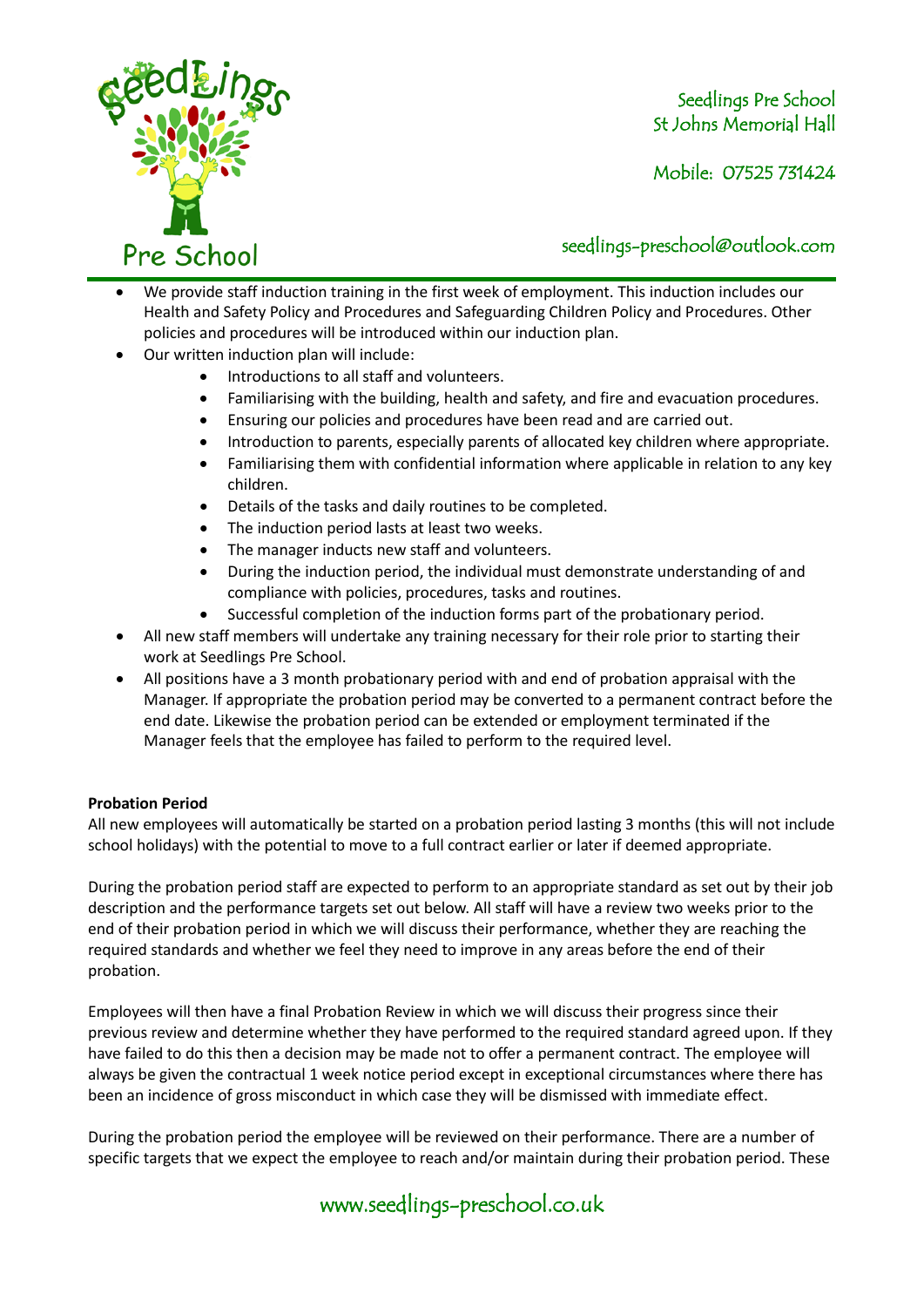

are detailed below:

Seedlings Pre School St Johns Memorial Hall

Mobile: 07525 731424

seedlings[-preschool@outlook.com](mailto:preschool@outlook.com)

**Performance Area Details Attendance & sick leave** Employees must have no absence for unauthorised reasons during their probation \* Employees must have no incidents of lateness without a valid and justified reason Employees must notify us of any absence in line with the requirements set out in their contract including keeping in touch daily during absence to update us of the situation and when you expect to be recovered and return to work Attend all relevant training and work meetings **General attitude to work** Show enthusiasm and engagement with the children and parents at the pre school Show good awareness of duties and responsibilities Demonstrate vigilance with regard to health and safety requirements within the pre school and uphold the policies and procedures set out for the setting Be capable of performing the duties required of them set out in the job description Show a good attitude towards teamwork and be an active and engaged team member **Paperwork** Read and gain a good understanding of the pre school policies and procedures Read and gain a good understanding of the Early Years Assessment Framework Maintain and keep up to date observations, weekly planning, child reports and tracking documents for key children

*\* Authorised absence includes: time off for illness, medical appointments that have been agreed to with prior notice by management, dependents leave, bereavement leave for immediate family members, maternity leave/appointments, paternity leave. Unauthorised absence includes: time off for injury or illness if it does not prevent you from performing your duties or performing a list of agreed reduced duties, lateness, time off to look after non-dependents, general holiday/time off, absence without reason*

#### **Training**

- We provide regular in service training to all staff whether paid staff or volunteers.
- All staff are given the necessary training that is required for their role. This includes: Safeguarding, Paediatric First Aid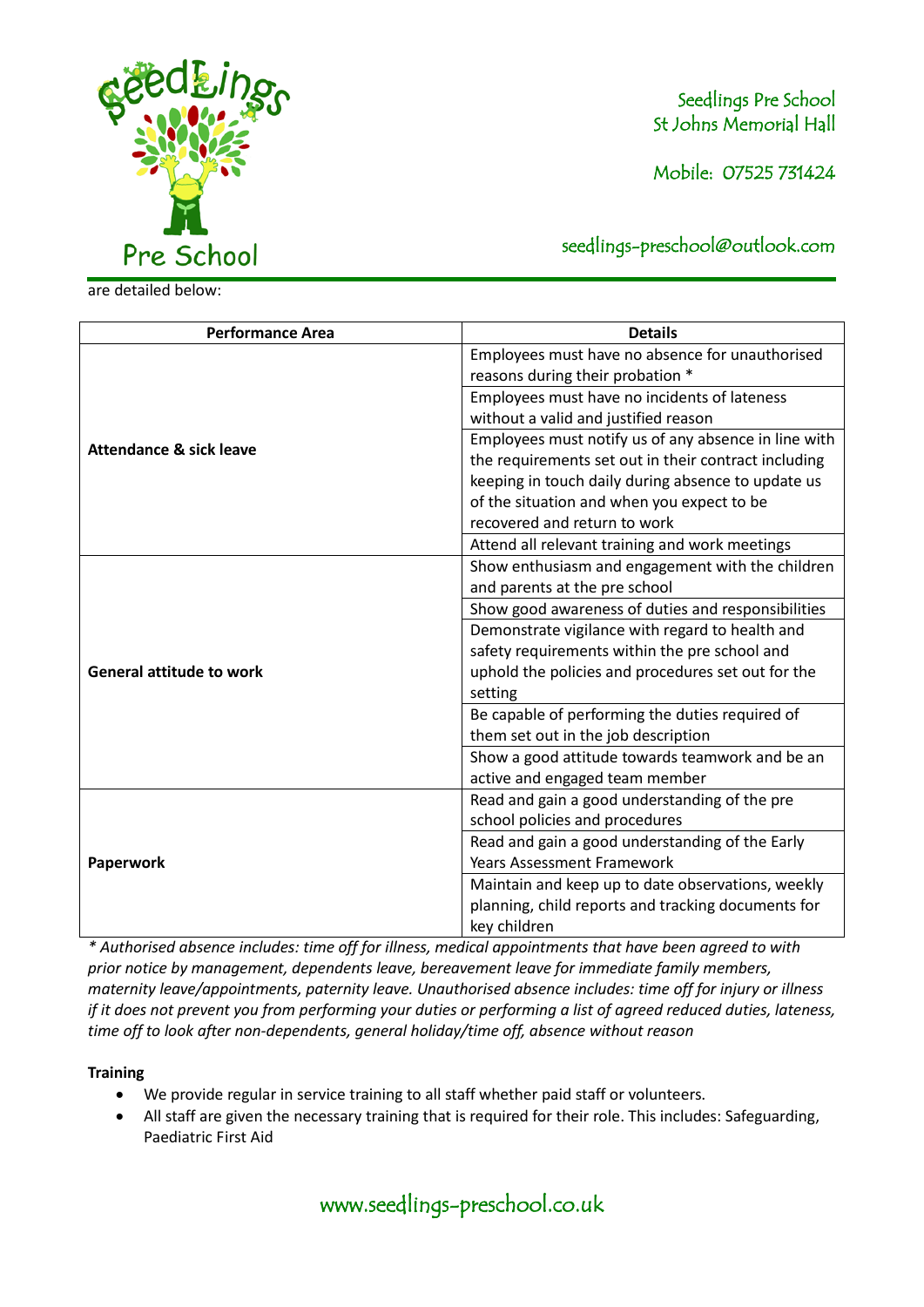

Mobile: 07525 731424

### seedlings[-preschool@outlook.com](mailto:preschool@outlook.com)

- We make use of grants and also budget for providing staff with training opportunities to further their knowledge and improve the care they can provide to the children in the setting. In particular we aim that any unqualified staff will be enrolled to complete a Level 2 or 3 Diploma in childcare once they have passed their probation period. We also support staff in gaining the Level 3 Forest School Practitioner qualification
- We support the work of our staff by holding regular supervision meetings and appraisals.

### **Employment**

- We keep all records relating to employment of staff/volunteers/students, in particular any checks that have been carried out such as the DBS search.
- Staff are required to disclose to us any convictions, cautions, court orders, reprimands and warnings which could affect their suitability to work with children regardless of whether they were received before or during employment with Seedlings Pre School.
- Should we become aware of any situation or information which could lead to the disqualification of an employee, we will take appropriate action to ensure the safety and welfare of children. In the event of disqualification, that person's employment with us will be terminated.
- Any change in the responsible person for the setting will be reported to Ofsted.
- We will support our staff by holding regular supervision meetings, yearly appraisals and peer monitoring.
- If a member of staff is taking medication which may affect their ability to care for children we ensure that they seek further medical advice as to whether it is suitable to continue with their work. Staff will only work directly with the children if medical advice confirms that the medication is unlikely to impair their ability to look after children properly.
- Staff medication on the premises will be stored securely and kept out of reach of the children at all times.
- If we have reason to believe that a member of staff is under the influence of alcohol or any other substance that may affect their ability to care for children they will not be allowed to work directly with the children and further action will be taken.
- We hold regular staff meetings which give opportunities for staff members to discuss curriculum planning, children's progress and development, update policies and procedures, plan developments for the setting, review any concerns and to come together as a team.
- If staff have a cause for complaint or are unhappy about anything they should speak to the Nursery Manager immediately. If they feel they are unable to share their concern with the Manager, they should talk to the deputy manager. If the concern is such that neither of these approaches are appropriate then they should refer to our Whistle Blowing policy.

### **Managing staff absences and contingency plans for emergencies**

• Our staff take their holiday breaks when the setting is closed or during term time if it has been agreed with the pre school manager in advance with sufficient notice. Where staff may need to take time off for any reason other than sick leave or training this is agreed with the manager with